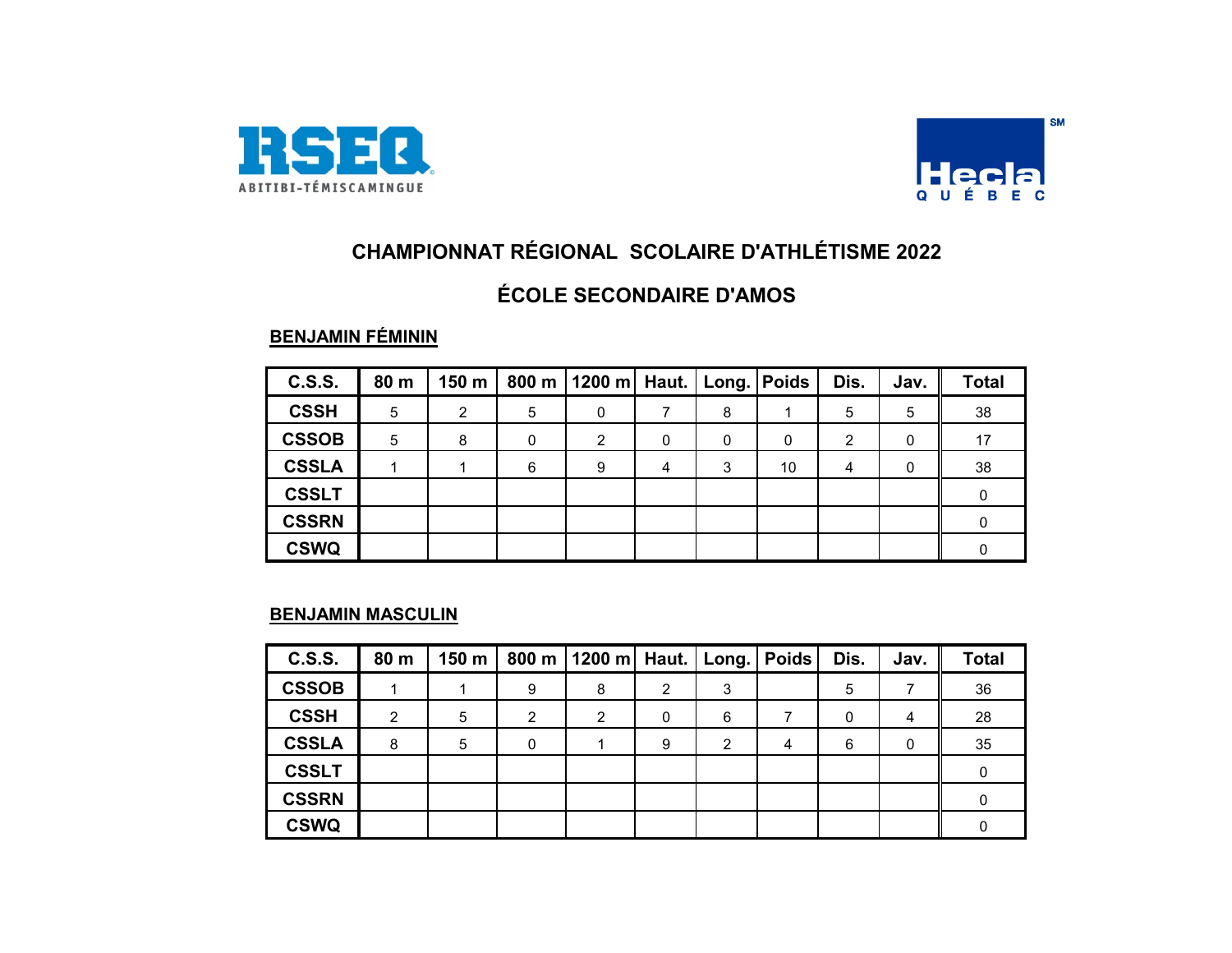



#### **ÉCOLE SECONDAIRE D'AMOS**

#### **CADET FÉMININ**

| C.S.S.       | 100 m | 200 m |   | 800 m   1200 m | 2000 m | <b>Triple</b> |   | Haut.   Long.   Poids |   | Dis. | Jav. | <b>Total</b> |
|--------------|-------|-------|---|----------------|--------|---------------|---|-----------------------|---|------|------|--------------|
| <b>CSSLA</b> | 0     | 2     | ົ |                | 0      | 3             | 3 |                       | 3 |      | 0    | 16           |
| <b>CSSH</b>  | 3     |       |   | 3              | 10     | 5             | 3 | 5                     | 8 | 10   | 10   | 59           |
| <b>CSSRN</b> |       |       |   |                |        |               |   |                       |   |      |      |              |
| <b>CSSOB</b> | 8     | 8     | 8 |                | U      | 0             | 5 | 5                     |   | 0    |      | -41          |
| <b>CSSLT</b> |       |       |   |                |        |               |   |                       |   |      |      |              |
| <b>CSWQ</b>  |       |       |   |                |        |               |   |                       |   |      |      |              |

#### **CADET MASCULIN**

| <b>C.S.S.</b> | 100 <sub>m</sub> | 200 m |   | 800 m   1200 m | 2000 m | <b>Triple</b> | Haut. |   | Long.   Poids | Dis. | Jav. | <b>Total</b> |
|---------------|------------------|-------|---|----------------|--------|---------------|-------|---|---------------|------|------|--------------|
| <b>CSSLA</b>  |                  | 2     |   |                | C      | 0             | 2     |   | 0             |      | ົ    | 11           |
| <b>CSSH</b>   | 2                |       | 3 | ◠              |        | 0             | 5     | 2 | 9             | 4    | 3    | 32           |
| <b>CSSOB</b>  | 8                | 8     |   | 9              | 8      | 8             | 4     | 8 | ◠             |      | 6    | 75           |
| <b>CSSRN</b>  |                  |       |   |                |        |               |       |   |               |      |      |              |
| <b>CSSLT</b>  |                  |       |   |                |        |               |       |   |               |      |      |              |
| <b>CSWQ</b>   |                  |       |   |                |        |               |       |   |               |      |      |              |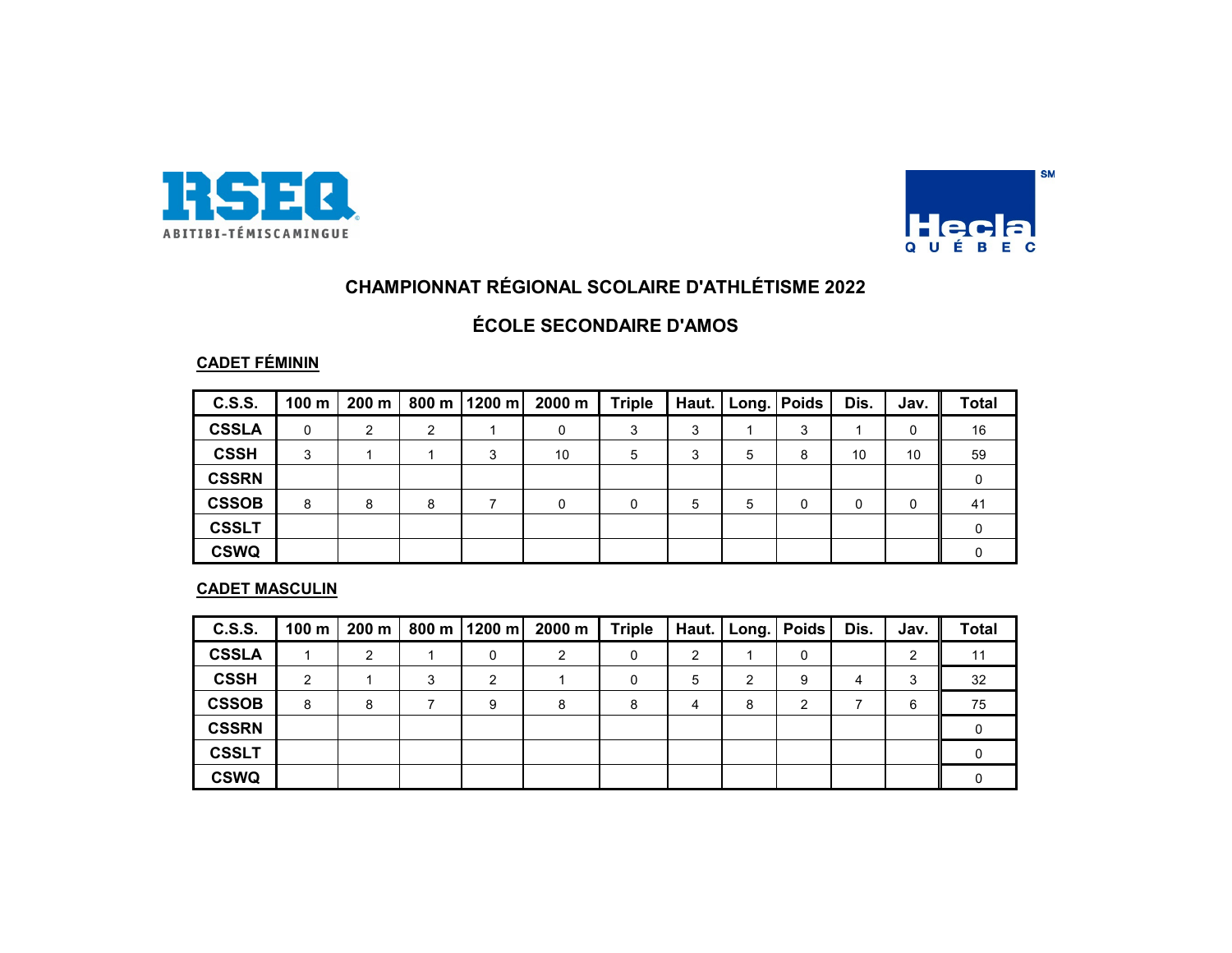



## **ÉCOLE SECONDAIRE D'AMOS**

### **JUVÉNILE FÉMININ**

| <b>C.S.S.</b> |   |   |   |              |   | 100 m   200 m   400 m   800 m  1500 m  3000 m   Haut.   Long.   Triple   Poids |   |    |   |   | Dis. | Jav. | <b>Total</b> |
|---------------|---|---|---|--------------|---|--------------------------------------------------------------------------------|---|----|---|---|------|------|--------------|
| <b>CSSH</b>   |   | C | 5 | 8            | 3 | 5                                                                              | 5 | 10 | 5 | 4 | 5    | 5    | 64           |
| <b>CSSOB</b>  | 4 | 8 |   | 3            | 5 |                                                                                | 5 | 0  | 0 |   |      |      | -31          |
| <b>CSSRN</b>  |   |   |   |              |   |                                                                                |   |    |   |   |      |      |              |
| <b>CSSLA</b>  | 0 | 0 | 2 | $\mathbf{0}$ | 3 | ົ                                                                              |   |    | 3 | 5 | 5    |      | 23           |
| <b>CSSLT</b>  |   |   |   |              |   |                                                                                |   |    |   |   |      |      |              |
| <b>CSWQ</b>   |   |   |   |              |   |                                                                                |   |    |   |   |      |      |              |

#### **JUVÉNILE MASCULIN**

| <b>C.S.S.</b> |    |   |              |   |   | 100 m $ 200 \text{ m} $ 400 m $ 800 \text{ m} $ 1500 m $ 3000 \text{ m} $ |    | Haut. Long. |   | Triple Poids | Dis. | Jav. | <b>Total</b> |
|---------------|----|---|--------------|---|---|---------------------------------------------------------------------------|----|-------------|---|--------------|------|------|--------------|
| <b>CSSH</b>   |    | 4 |              | 8 | 0 | 0                                                                         |    | 4           | 8 | ◠            | 4    | 4    | 43           |
| <b>CSSLA</b>  | 0  |   | $\mathbf{0}$ | 0 | 5 |                                                                           | 0  | 0           | 0 | 5            | 2    | 8    | 24           |
| <b>CSSLT</b>  |    |   |              |   |   |                                                                           |    |             |   |              |      |      |              |
| <b>CSSOB</b>  | 10 |   | 3            | 5 | 6 |                                                                           | 10 |             | 3 |              | 5    |      | 67           |
| <b>CSWQ</b>   |    |   |              |   |   |                                                                           |    |             |   |              |      |      |              |
| <b>CSSRN</b>  |    |   |              |   |   |                                                                           |    |             |   |              |      |      |              |